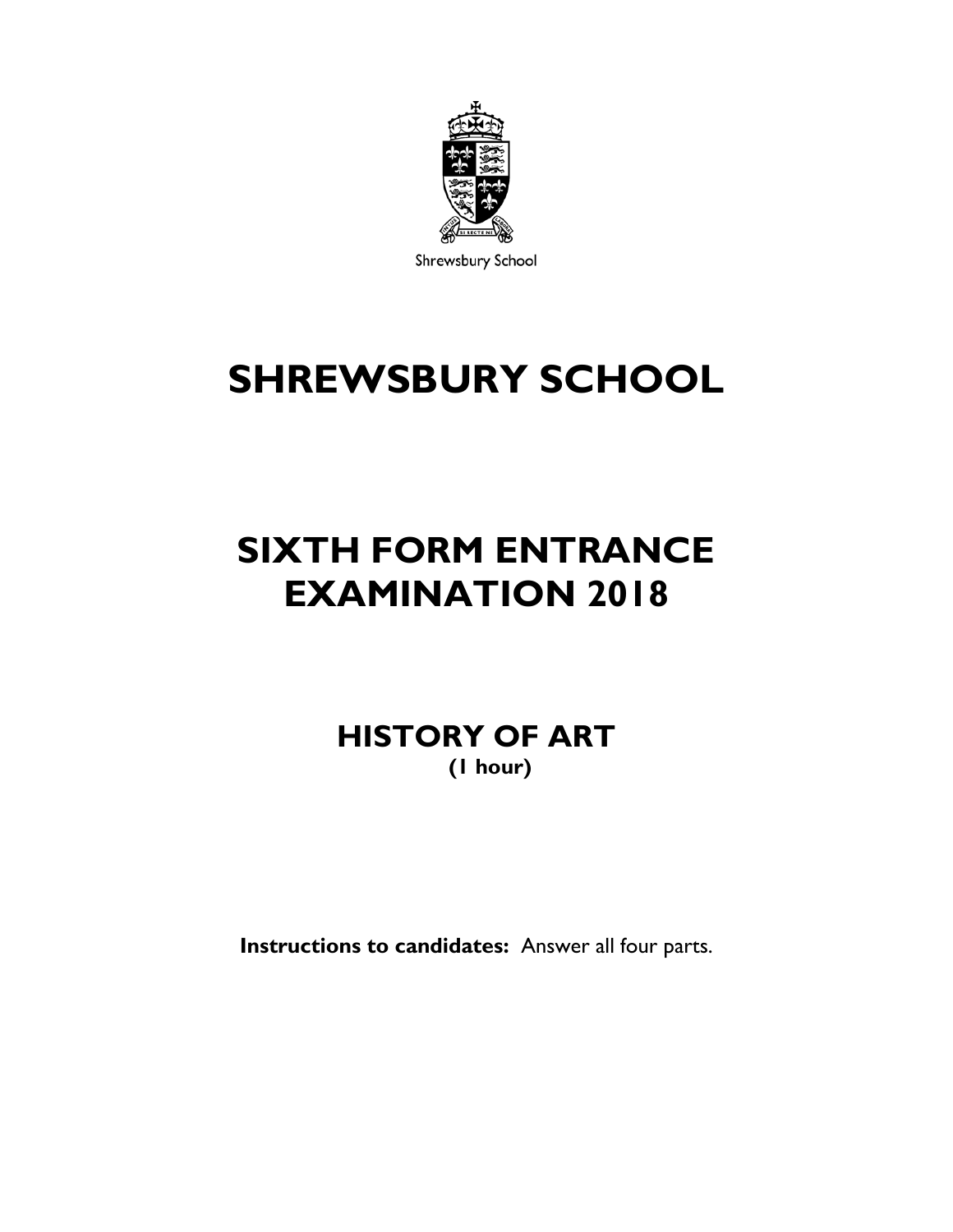There are **four** parts to this paper. There is a maximum of **50 marks**.

You should spend roughly one minute per mark available – for example **Part 1** should take about 20 minutes.



## **Part 1 – Visual Analysis (20 marks)**

Andrew Wyeth, *Christina's World*, 1948, tempera on panel, 82 cm × 121 cm

a) Spend at least one minute looking at this picture. Discuss the mood that the artist creates here. (You should consider colour, composition, light source, viewpoint, and how these might contribute to the meaning of the painting.)

(12 Marks)

b) How might the title of the work add to the painting's meaning?

(8 Marks)